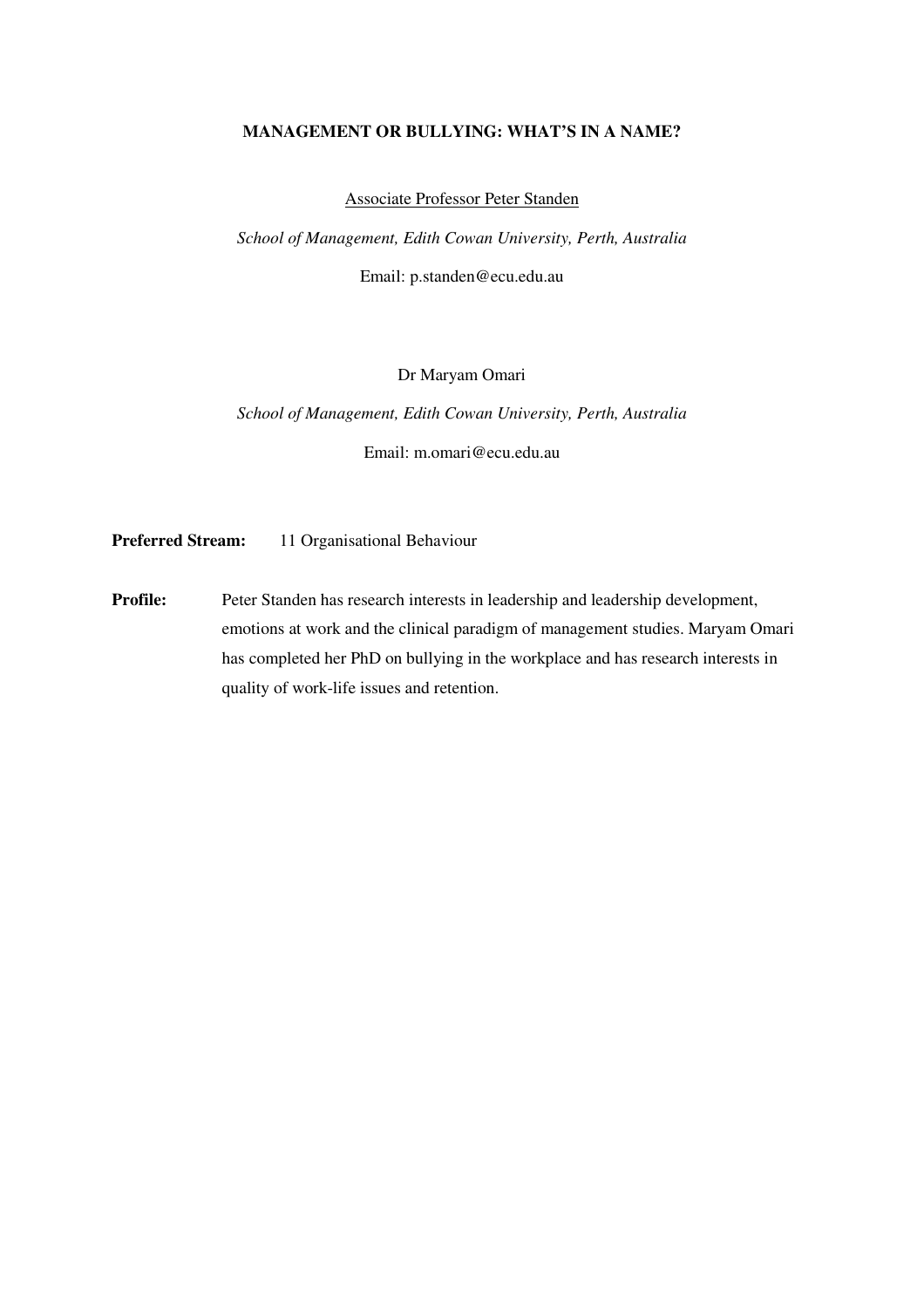# **MANAGEMENT OR BULLYING: WHAT'S IN A NAME?**

#### **ABSTRACT**

The term bullying is often used to denote an individual acting aggressively, harmfully or disrespectfully towards another, often repeatedly. This paper explores the concept of bullying from the subjective views of employees, gathered in interviews and stories collected in agencies of the Australian Public Service. We did not define bullying, rather our interest was in how employees perceived it. We found bullying is perceived to go beyond the common image in many ways: it may be indirect, unintentional or practiced by a group, and may be a single act. Standard management activities may be perceived as bullying, and it may emanate from standard business concerns rather than anti-social individuals. It may involve a lack of action, communication or care rather than specific actions. We conclude that separating bullying from legitimate management is a complex issue, and that simplistic interventions such as policies, rules and training may have only limited impact in ameliorating it. Public discussions of bullying may be improved by acknowledging the intricacies arising from standard views of management power in workplaces.

Keywords: power and influence, change management, leadership, interpersonal behaviour

A recent flurry of media interest in bullying in schools and workplaces highlights growing awareness of the misuse of power in public places. Yet how, exactly, do we place a line between its proper and improper uses? How do we distinguish legitimate management from bullying?

Workplace bullying may involve purely personal power, where for example an employee's physical attributes or personality negatively influence others. In this paper we are more interested in examples involving position power, as well as or in addition to personal attributes.

Previous studies have noted the prevalence of bullying by line managers or supervisors (Quine 2003), the use of legitimate managerial processes to bully individuals (Hutchinson et al 2005), and the presence of poor management styles (Agervold & Gemzoe 2004) or dysfunctional organisational cultures (Heames & Harvey 2006) in workplaces with high levels of bullying. If management consists of planning, organizing, commanding, coordinating and controlling, in the classic analysis of Henri Fayol (1916/1987), when do such activities become bullying?

While there are legal, philosophical, ethical, political and even religious perspectives on this, the perceptions of the people involved may also form an important contribution.

This paper reports findings from part of a wide-ranging study of bullying in the Australian Public Sector (APS), focussing here on employees' views on what constitutes bullying. Unlike many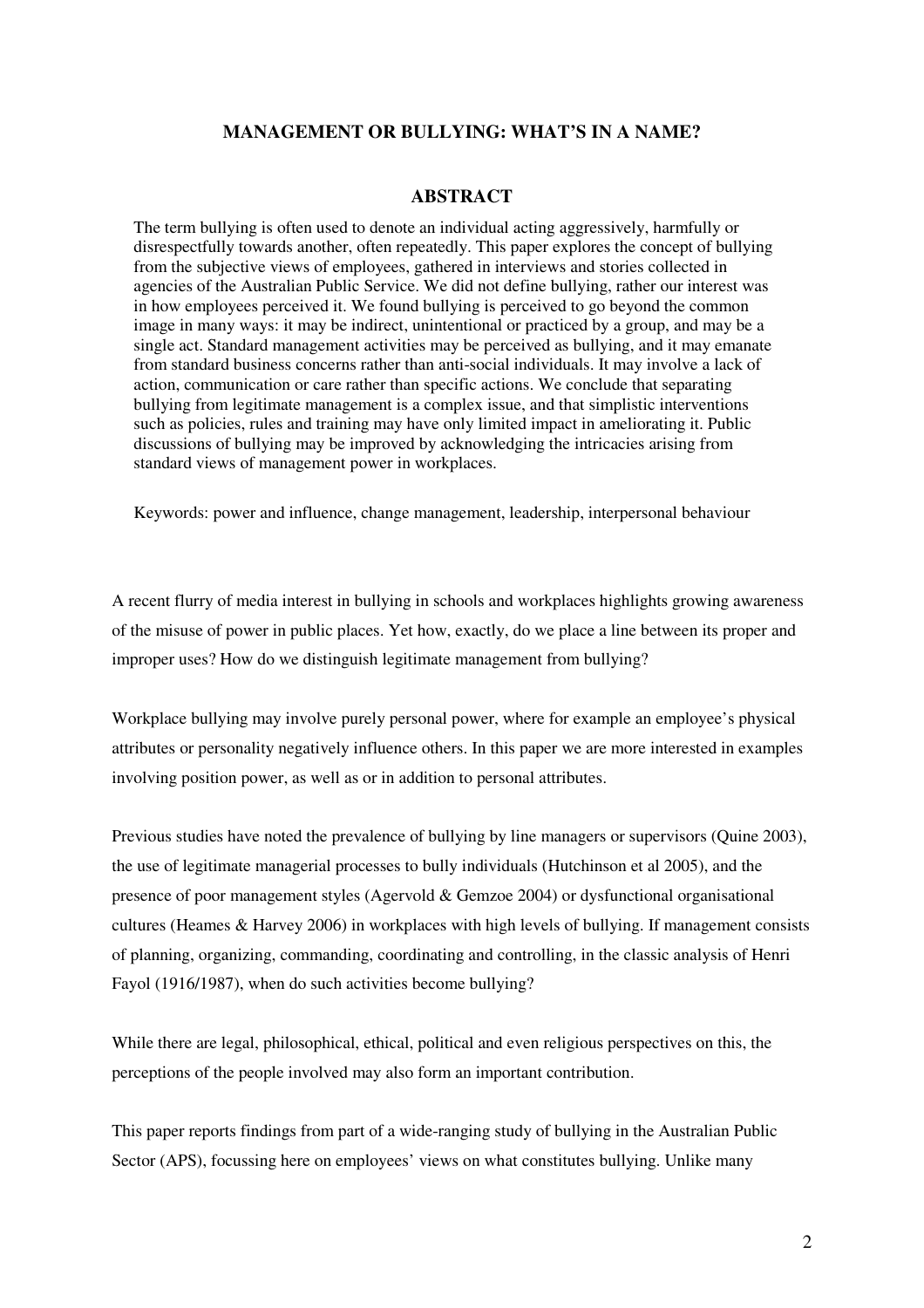previous studies, our interviews and questionnaires did not define bullying, but rather sought examples of it.

The APS' wide range of organisations, geographical sites and government functions results in a strong emphasis on bureaucratic management processes. Some researchers consider that such environments promote bullying (see Omari 2007), and it is likely that specific features of the APS affect the extent and nature of staff reports of bullying. However, our primary interest here distinguishing bullying from legitimate management - is pertinent to all organisations.

The APS agencies studied were clearly interested in reducing the incidence of bullying, and had so far primarily seen the APS' Code of Conduct and standard grievance procedures as the means for this. We consider here how effective these might be.

## **Defining Bullying**

While consensus on the definition of bullying is lacking in the research literature, it clearly involves unwanted behaviours or activities that contravene individuals' sense of self-respect, and that may therefore produce negative emotions. More specific definitions often refer to repeated acts (eg Einarsen 1999), perhaps having a certain intensity (eg above four on a ten-point scale, Heames & Harvey 2006), and perhaps involving the intention to influence others (eg Keashley & Jagatic 2003).

Most bullying research focuses on the acts of a single person. These are described in terms such as "aggressive and intimidating" (Quine 2003), "negative and aggressive" (Agervold & Mikkelsen 2004), "actions and practices that … clearly cause humiliation, offence, distress" (Heames & Harvey 2006), or "acts [done] with the intention to harm others" (Hutchinson, Vickers, Jackson & Wilkes 2005).

Such images depict the bully as an anti-social person, someone not following the norms of corporate behaviour (or at least the norms espoused in relation to employees: such behaviours may be more acceptable in behaviours directed at external entities such as competitors, regulators or unions). They paint bullying as a problem of certain individuals, unable or unwilling to act in socially-sanctioned ways. Such persons are depicted as others: them, not us.

In contrast a few researchers have reported bullying through legitimate organisational processes. For example, Hutchinson et al (2005) report employees' perceptions of bullying in increased work pressures and reduced individual consideration in times of significant change.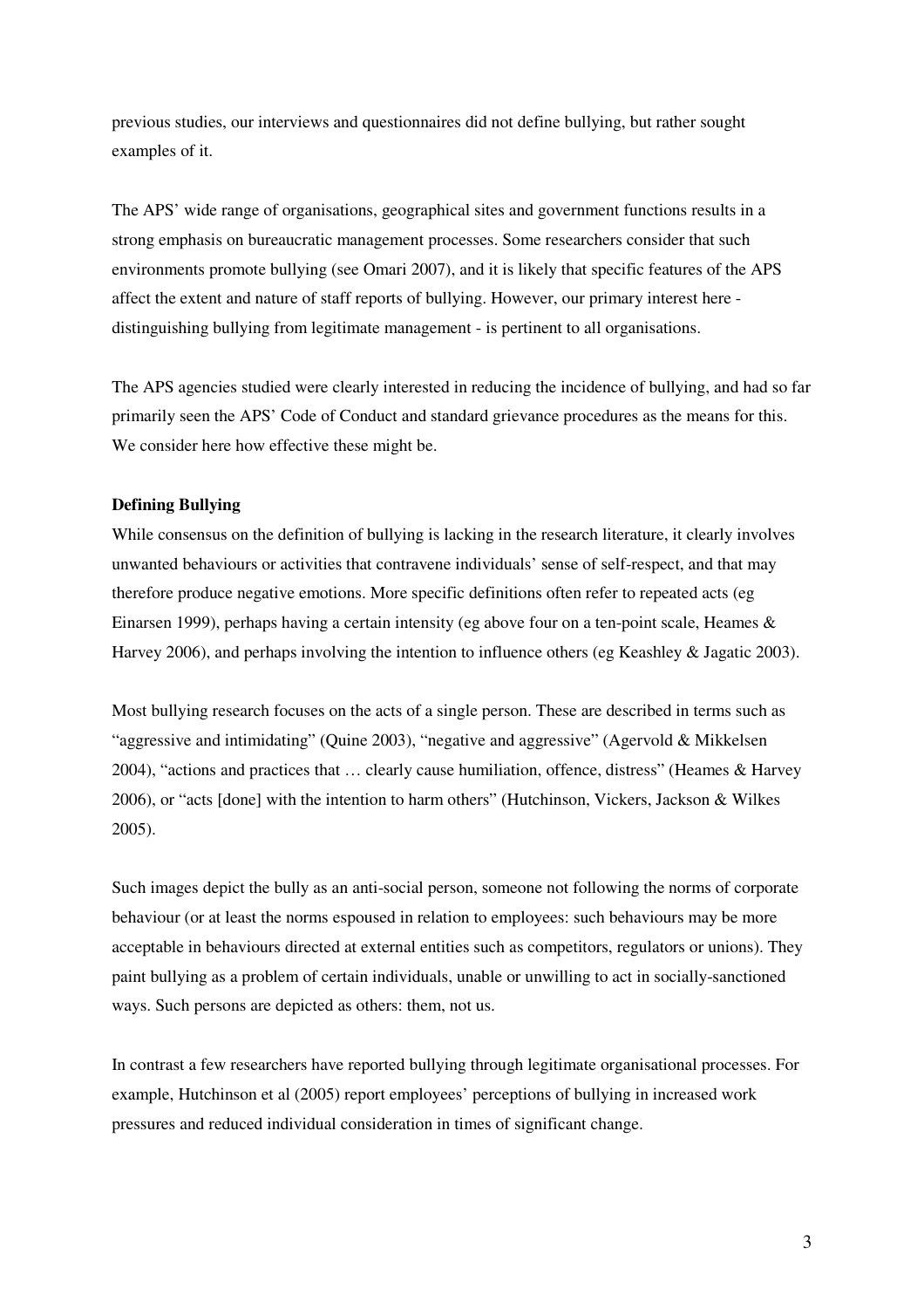This study sought to better understand employees' perceptions of the boundary between bullying and legitimate management.

### **RESEARCH METHOD**

The study involved eleven APS agencies in Western Australia. Four agencies volunteered to participate in all stages of the study, and a number of individuals volunteered for different stages from other agencies. A triangulated research design was used to improve the reliability and validity of the data, with four research methods. First, three focus groups with twenty eight participants from four agencies provided information on the nature of behaviour considered as bullying, and on its causes and consequences. Attendance at these sessions was voluntary. These focus groups provided a contextual frame for the study. Second, a survey examined the agencies' climate and culture, and the rates and nature of bullying. The response rate of around 37% provided 219 usable forms from the eleven agencies. The last few pages of the survey were left blank and respondents were asked to recount stories of bullying (either as victim, by-stander or alleged perpetrator): fifty-four volunteered stories, some more than one. Some stories were brief and others extremely detailed spanning many pages. Third, semi-structured interviews with three HR managers and two policy makers in these organisations provided insight into the APS culture. Fourth, individuals who had been verbally or formally accused of bullying were invited to provide their perspective in unstructured interviews; ten alleged perpetrators volunteered. It should be noted that 'alleged perpetrators' were not targeted or approached directly. The survey form invited those accused of bullying to contact the researchers to provide their side of the story, word was also spread through informal networks within the public sector. An unstructured interview format was used for the alleged perpetrators due to the sensitivity of the topic. The interviewees were simply asked to recount their story.

The findings below are primarily from the focus group, interviews and survey. In these, participants were asked to recount incidents of bullying. No definition was supplied, and therefore the findings provide a completely subjective view of bullying.

# **FINDINGS: RESPONDENTS' PERCEPTIONS OF BULLYING**

Respondents' incidents were content analysed into themes in an iterative process of coding and clustering of comments. Six themes reflecting the nature of bullying emerged (Figure 1): direct vs indirect; deliberate vs inadvertent; by individuals vs by groups; single vs repeated; issue-related vs predatory and on-site vs offsite. A seventh theme, underlying all these, highlighted the role of power.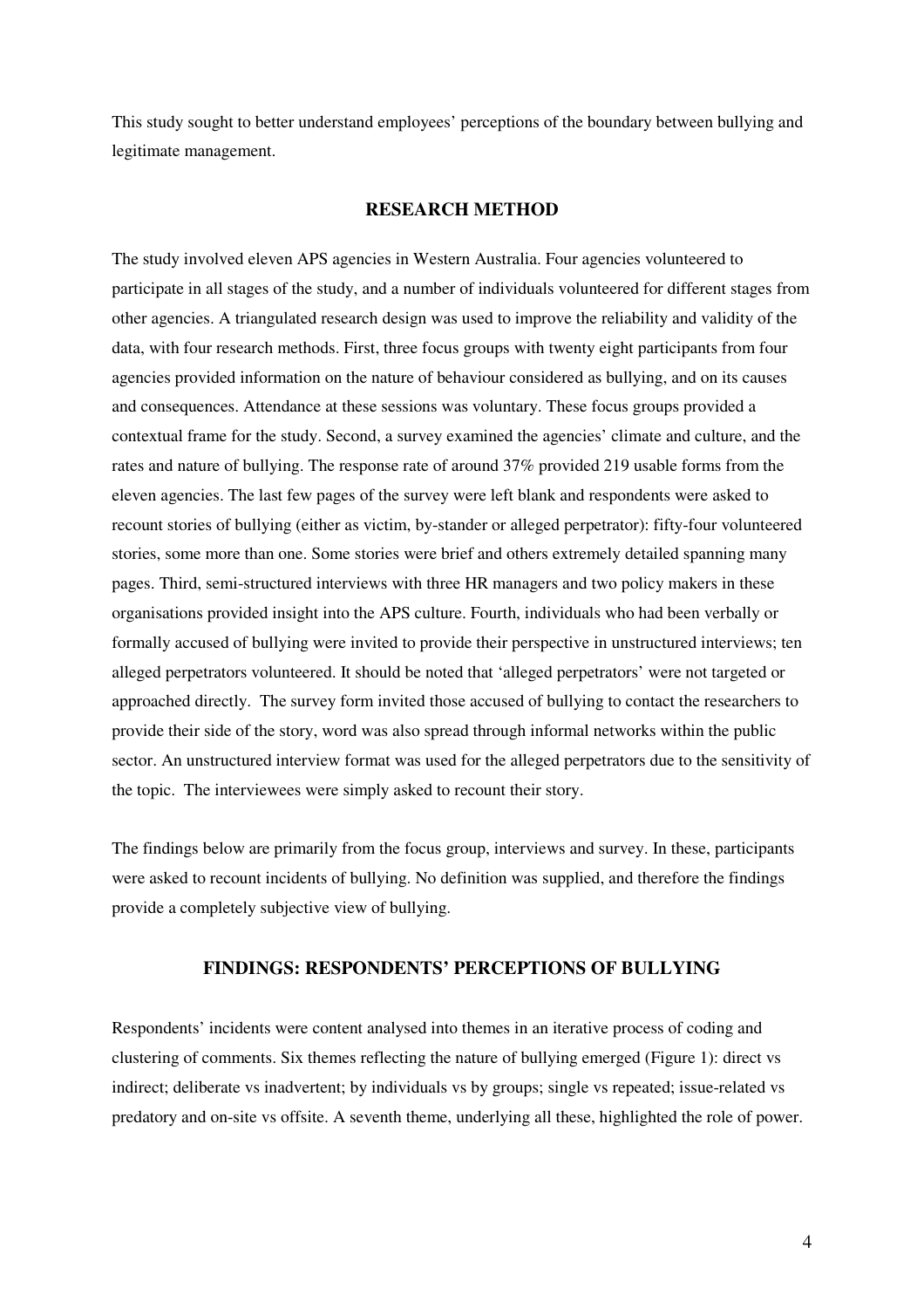

**Figure 1. Key themes defining bullying.** 

## **Power**

A theme running through all stories was the perception of inappropriate use of power. This could involve personal or position power (Samson & Daft 2005), but more generally individuals sought to increase their power through a wide variety of strategies, as shown in these quotes:

"*trying to exert control, appear powerful to others, gain self confidence*";

*"seeking to gain favour with senior management by dobbing in someone else and by putting that person down*";

*"very controlling and enjoys exercising his power by playing mind games. His managerial strategy is to divide and rule. He manipulates every situation to satisfy his ego*".

The most common tactic involved managers dividing employees into favoured and unfavoured, an ingroup and an out-group. Other bullies were perceived to use their influence to manipulate individuals above them (and presumably peers as well). The distinction between inappropriate use of power with subordinates, and undue influence or manipulation of one's managers and peers, has importance to the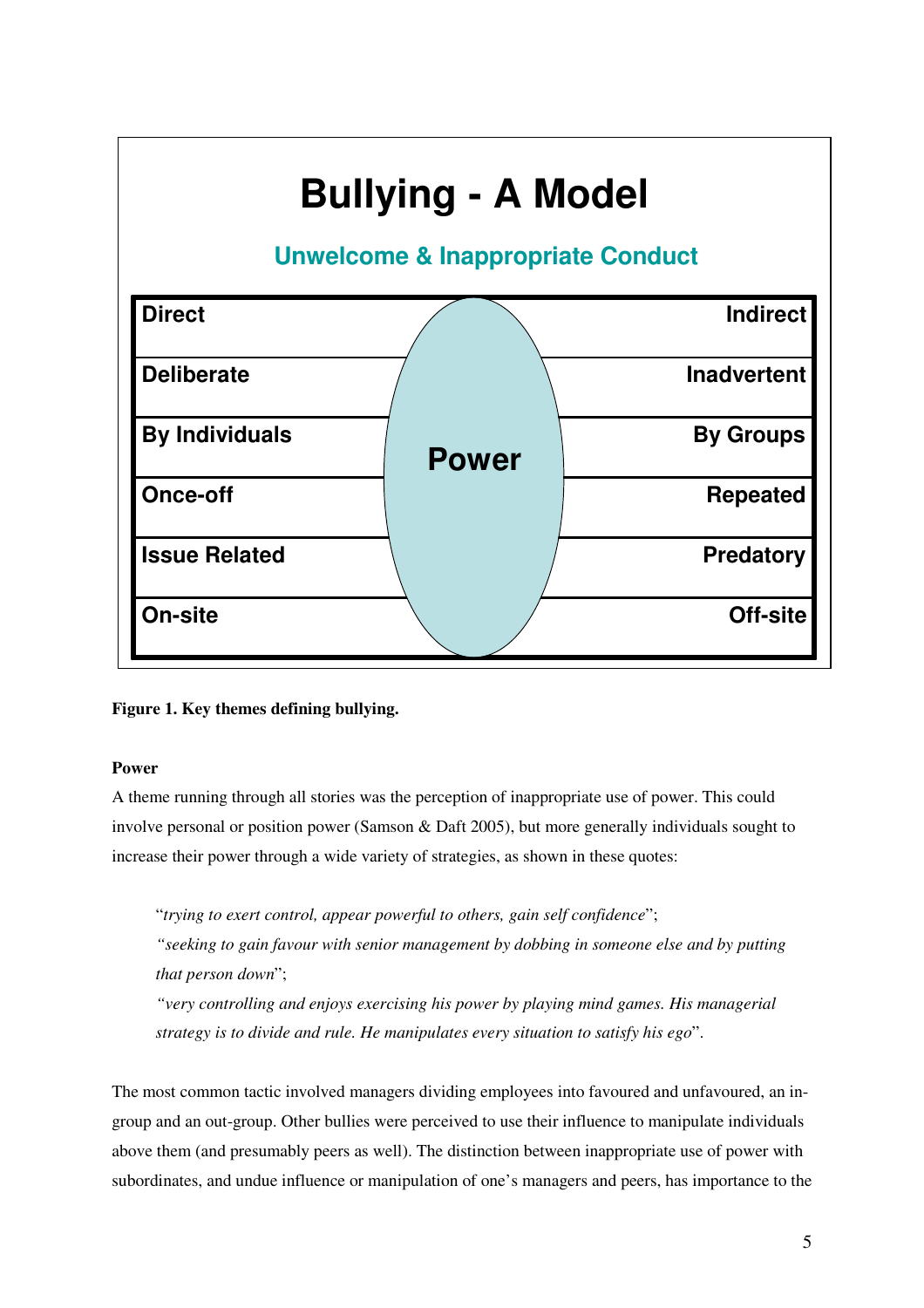extent that 'receivers' perceive psychological harm. In a number of instances managers were stressed by subordinates' bullying, and we suspect bullying by a manager's peers existed as well.

There is room for further research here, on when managers perceived as aggressive, having an intention to harm, intimidate or humiliate other managers are labelled by the latter as bullies. Do corporate cultures sometimes tolerate such acts between managers, labelling them as acceptable forms of influence, networking or competition? Are perceptions of personal 'robustness' conflated with position power?

The APS appears an interesting case of organisational response to bullying; while cultural values favouring bureaucratic accountability and limited individual discretion may be supposed to reduce bullying, in practice competition is also very much part of the culture, and individuals can increase their power through gaining influence in ways that could be labelled aggressive, offensive, harming or humiliating in other social settings.

Taking a subjective view of bullying invites a reminder that some individuals may not choose to play management according to the rules of 'robust' discussion, competitive 'networking' or manipulative 'influencing'.

We now examine six themes by which incidents of bullying can be classified from a subjective view. Many show bullying is not straightforwardly distinguished from management.

#### **Direct vs Indirect**

*Direct bullying* involved a wide range of spoken acts: threats, ridicule, put-downs and obscenities, made in the victims' presence or passed on by others. Two broad forms were found. *Active* aggression involved what some called psychological warfare; threats of dismissal, ridicule or humiliation, derogatory or obscene language, backstabbing and vindictiveness, malicious gossip, fabrication of explanations, malicious speculation, shouting, hostile questioning, slamming chairs, and the like.

*Passive* aggression was seen in tactics such as exclusion and undermining. *Exclusion*, the most prevalent form of bullying found here, is a serious problem, Einarsen and Mikkelsen (2003, p.139) note "as a social and tribal primate, the survival of human beings depends on their being integrated in a well-functioning social group. Accordingly, from an existential point of view, social exclusion may be life-threatening".

Yet exclusion can be justified through a wide variety of legitimate management processes; limitations on budgets, time or staff mean some staff may get chances that others don't.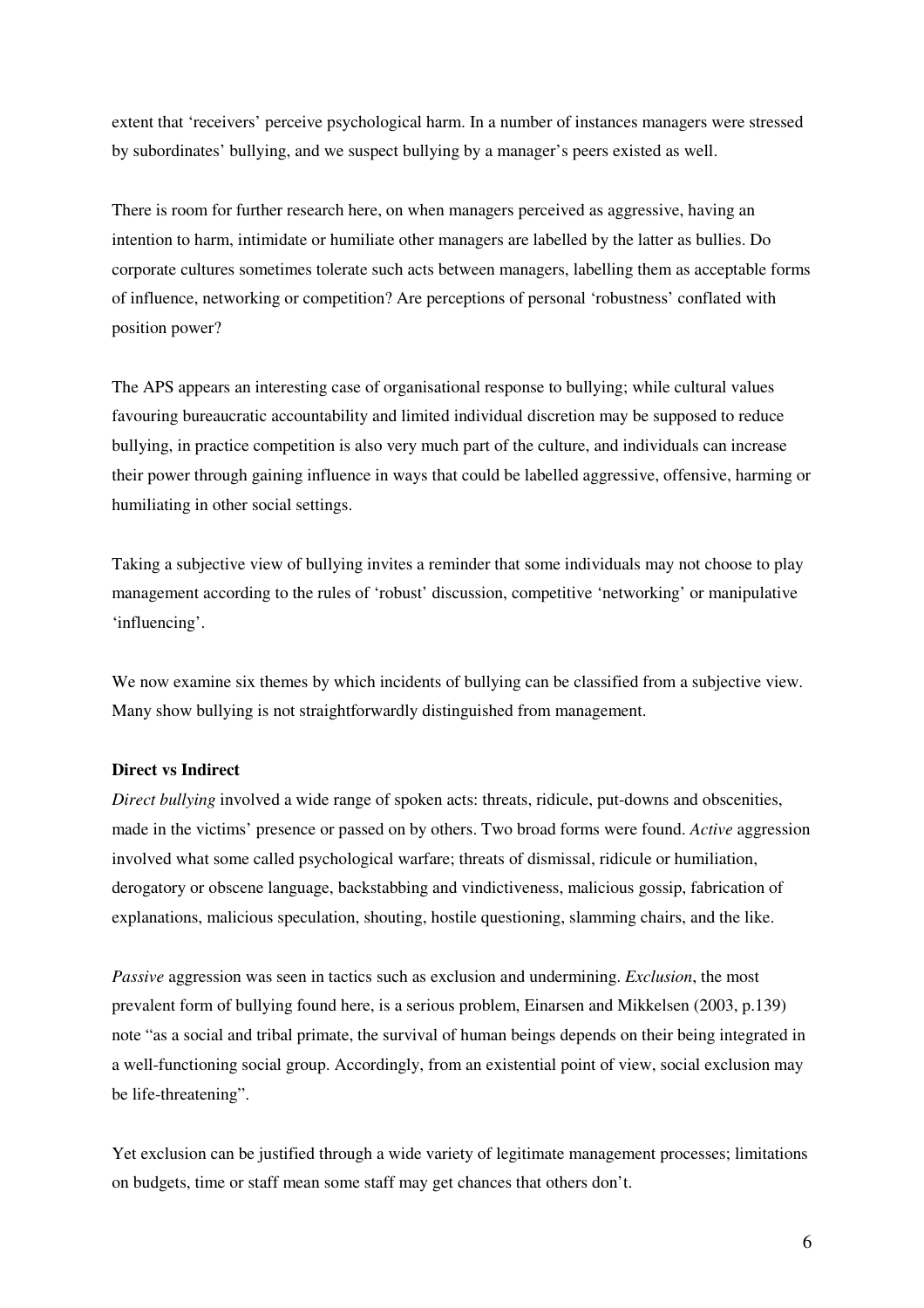*Undermining* was seen in behaviours such as spreading of lies, giving incorrect instructions, going around or above a manager, inappropriate facial expressions such as rolling ones eyes in a meeting, and gossip. In mild forms, many of these behaviours can be considered acceptable, if unfortunate, consequences of the division of labour into groups and the need for networking and influence to increase one's group's successes.

*Indirect bullying* more visibly reflected acceptable management practices performed in unacceptable ways. Managers were seen to ignore individuals' human concerns in acts of *commission* - excessive time pressure, unrealistic performance standards, an overbearing manner, intolerance of dissent - or *omission*: lack of support, allowing workers to feel vulnerable, failing to consider the effects of directives, not listening to individuals, not showing care or respect.

As well as these personal acts, organisational systems and rules were seen as tools for bullying: the APS Code of Values was used to punish, selection procedures were biased, and line management protocols were enacted when other means of influence were more appropriate.

Here, the broad sweep of bullying becomes visible. Designing policies to reduce bullying necessarily involves very general statements of abstract concepts such as "respect and dignity" which deal ineffectively with the complexities observed here.

# **Deliberate vs Inadvertent**

Whilst it is often assumed bullies *intend* to influence their victims, some evidence suggests otherwise even in traditional accounts of bullying as the 'bad behaviour' of individuals (see Agervold  $\&$ Mikkelsen 2004).

Further, as Pryor and Fitzgerald (2003, p. 80) write of sexual harassment in the US: "Whether the perpetrator intended the behaviour to be offensive or not is not the point of legal deliberations. That the behaviour occurred and was unwelcome are the main considerations. What are considered to be unwelcome … behaviour[s] obviously varies from person to person and across circumstances".

Therefore, a subjective model of bullying, ignoring intent, seems fitting, even if it makes it harder for managers to distinguish bullying from acceptable workplace (and management) practices.

Again, the difficulty in relying on policy and regulation for prevention is obvious. Remedies for inadvertent bullying are likely to better focussed on education to raise awareness and sensitivity, and on culture change. Even so, these eventually rely on individuals' varying standards for respectful and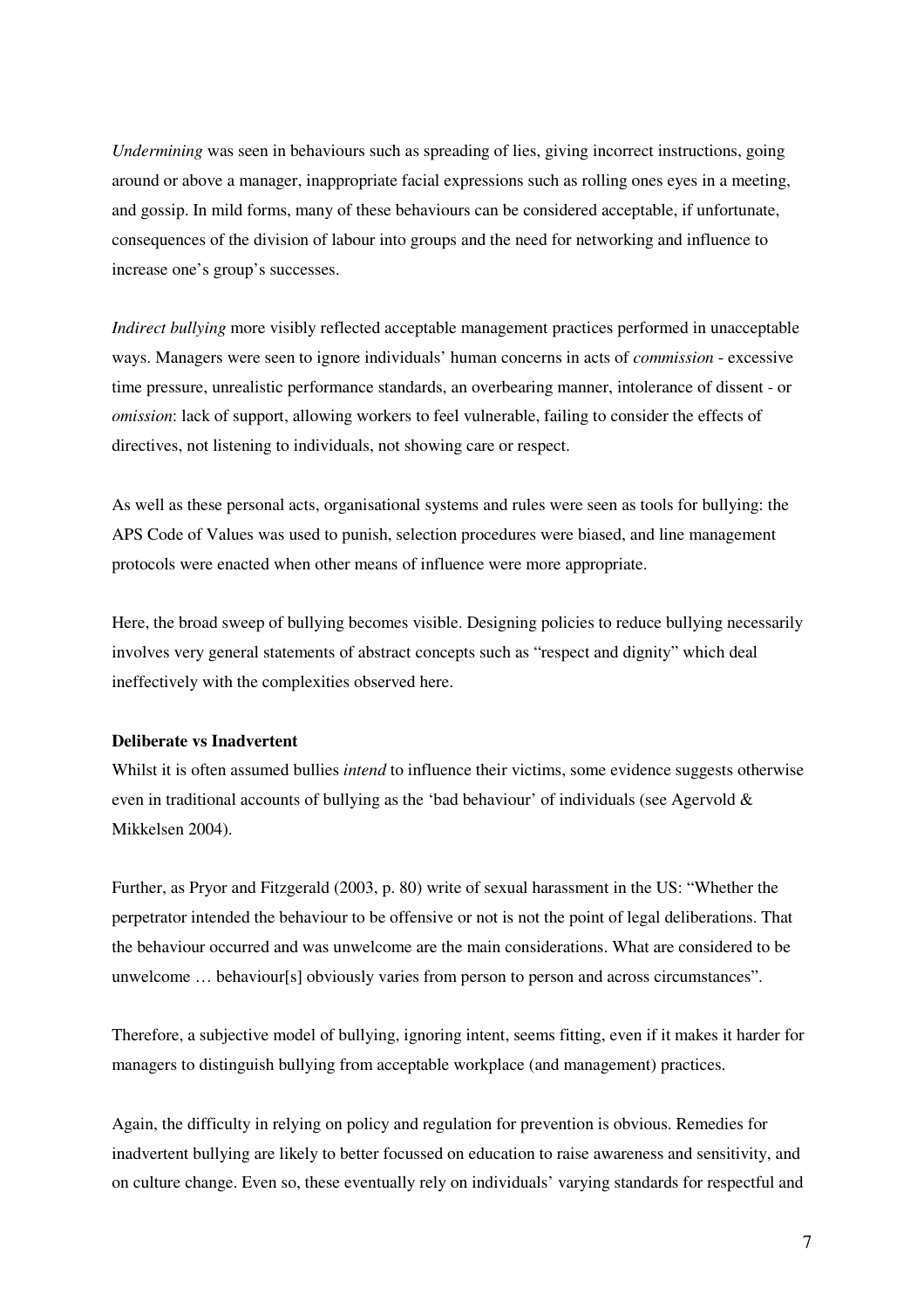dignified treatment. Managers must be cautioned against simplistic acceptance of codes of conduct, "commonsense", accepted ways of doing things, and standards generally reliant on past practices.

Does this mean bullying is totally subjective; that for example a mentally ill person who accuses a colleague of bullying out of deluded beliefs must be said to have a case? Of course not, but our central point is that modern management practices have far too little recognition of the diversity of workers' perspectives on fair treatment.

#### **Individuals vs Groups**

While bullying is generally seen as an individual activity, in Scandinavia the term mobbing is widely used to refer to a more collective form.

In our study collective actions were seen when two or three individuals formed an alliance to take sides against another, or when a 'old boys club' or other in-group were seen to have undue influence. Group actions could, like individual ones, be direct or indirect, acts of omission or commission, personal or organisational, deliberate or inadvertent.

Extending this perspective, policies, plans and management decisions generally can be seen as bullying; indeed any communication from a management group (or other group, unions and governments included). Again, while this complicates standard views of management 'prerogative', it may be more dangerous to ignore it.

#### **Single vs Repeated Acts**

Many research definitions of bullying require it to be repeated (eg Agervold & Mikkelsen 2004; Einarsen 1999).

However, just as "sexual harassment does not have to be repeated or continuous to be against the law" (Human Rights and Equal Opportunity Commission, 2004, p. 16), so our respondents perceived single acts to constitute bullying.

Some described serious outcomes from a single incident: "*I took my feelings home and worried, stressed and thought about it all weekend*", or "*What I heard was that I had said something inappropriate.. my reputation and standing with the CEO .. and my boss has suffered*". Other comments showed that victims re-live single incidents, in effect making them repeated events, as noted elsewhere (Hoel & Cooper, 2001; Ireland & Snowden, 2002).

At the same time, frequency is an important contributor; as Zapf et al (2003, p. 113) suggest: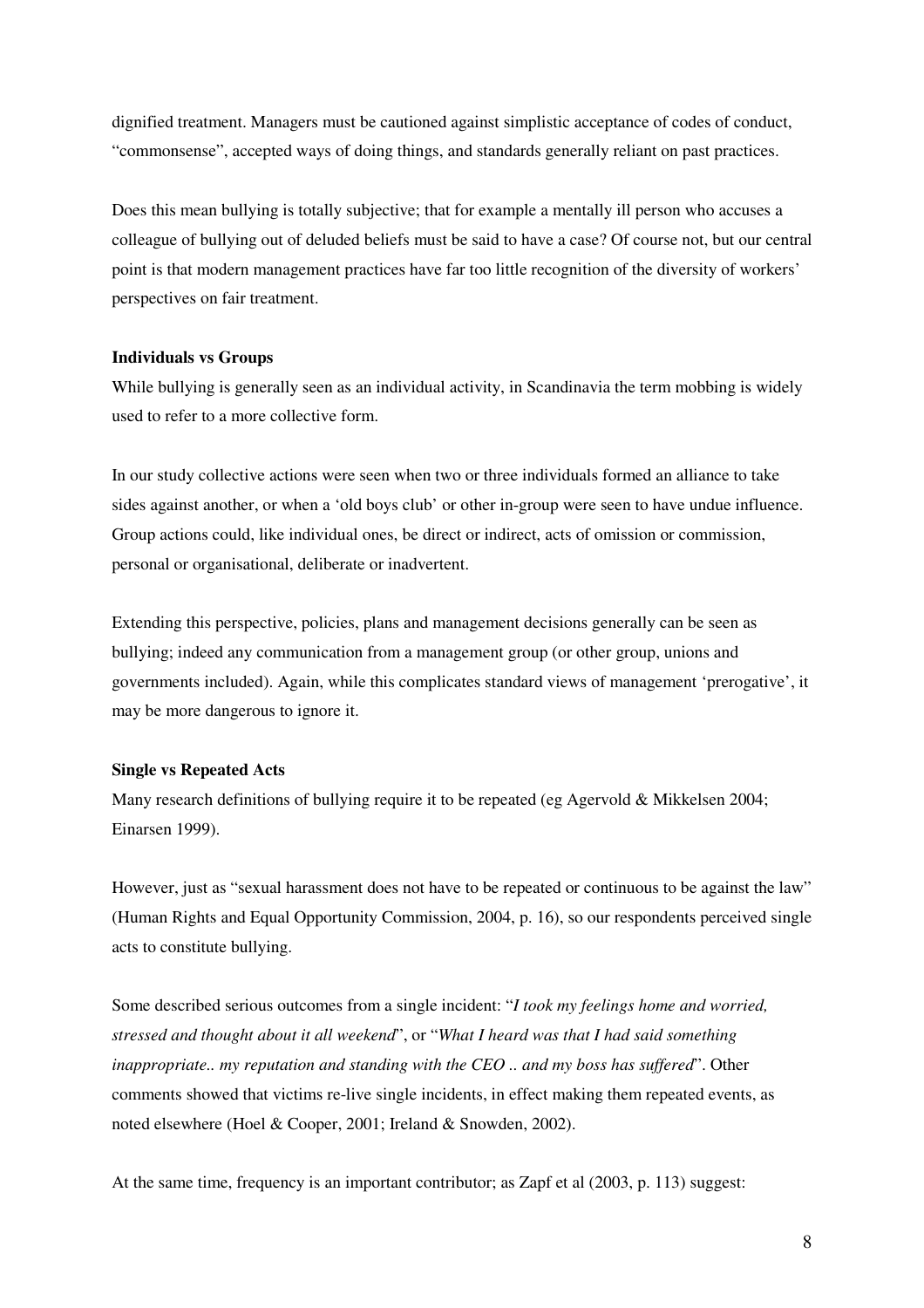"bullying becomes more and more serious the longer it lasts".

Here again, a subjective view complicates the issue of bullying and, given that management actions are often once-off, blurs the line between it and management.

#### **Issue-Related vs Predatory**

This distinction has parallels with the personal vs organisational *means* of bullying noted above in relation to indirect bullying, but here refers to the perceived *goals* of perpetrators. Respondents ascribe *predatory* bullying to the perpetrator's personality, aggressive tendencies, or lack of personal boundaries, for example, while *issue-related* bullying is perceived as a response to organisational problems such as a need to improve poor performance or restructure.

As with other dimensions, in both these categories most of the categories listed under previous dimensions can be found.

It is clear that issue-related bullying can be partly addressed by organisational solutions, including policy but also education, whereas extreme forms of predatory bullying are beyond the reach of such interventions and may require direct management intervention such as regular meetings, counselling, sanctions or dismissal.

Issue-related bullying is not as widely recognised as predatory bullying, but may be equally as serious. It seems important for organisations to address it, due to its visible relationship to legitimate organisational goals, even if, for the same reasons, its resolution may be complex.

## **Technologically-Mediated vs Face to Face**

A common image of bullying involves the physical proximity of an office setting, but our respondents reported workplace bullying elsewhere; in the coffee shop, at home, or while travelling. Email especially, but also the telephone, extends the reach of bullies to such locations, and brings new, more subtle, and sometimes more powerful forms of bullying into the office. For example, the ability to 'cc:' emails offers a new form of intimidation.

As managers increasingly use email to communicate, and expect to be able to communicate with employees beyond work settings, organisations might consider the subtle consequences of message length, formality, tone, opportunity for response and questioning, dispersion and so on, in both printed and spoken communications, in relation to the range of ways individuals expect to be spoken to in and out of workplaces.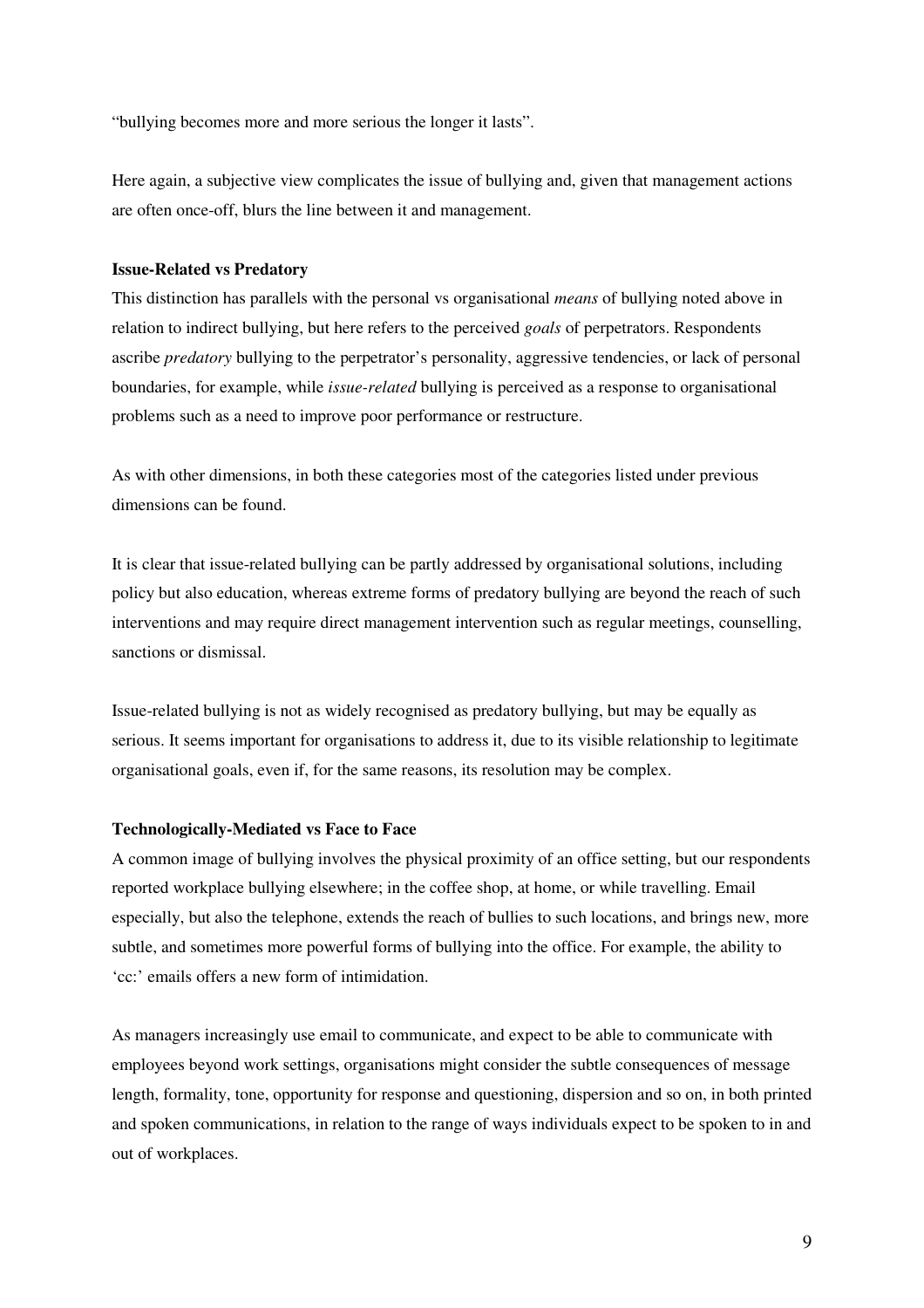## **DISCUSSION**

The dimensions of bullying identified by interview and survey respondents indicate that bullying is perceived in a very wide range of circumstances. Some of these go beyond the common image of bullying as the repeated acts of one aggressive, harmful, abusive or offensive individual deliberately targeting another.

Bullying may be indirect, involving exclusion or undermining through actions or inaction. It may involve policy – even policy designed to prevent bullying – or other formal management processes as much as personal 'attacks'. It may be inadvertent. It may arise from the actions or inactions of a group, and may involve just a single incident. It may arise from work issues rather than personality or other personal characteristics of an individual. It may be technologically-mediated rather than face-toface, and may happen off-site.

Each of these expansions of the concept bring bullying closer to 'normal' or legitimate management practices. Formal activities such as meetings, decisions, performance reviews and official communications, as well as informal ones such as influencing, networking or just gossip, can be construed as bullying. Failure to consult with staff or act in their best interests can be seen as bullying. And such actions or inactions performed by a team or executive group can also be counted.

The broad range of experiences respondents perceived as bullying highlights a need to avoid simplistic definitions and to emphasise the underlying psychological issues of 'unwelcomeness' in terms of individuals' preferences for how they should be treated with dignity and respect. The real indicators of bullying are found in an individual's emotional reactions, including anxiety, stress or distress, anger, humiliation, shame, hurt, offence, isolation, confusion, or diminishment, amongst other possibilities. Such reactions will be very individual.

Our findings show these responses can be triggered by 'normal' management processes involved in planning, organizing, commanding, coordinating and controlling.

Managers might therefore be alarmed that, as well as more obvious behaviours, the following may count as bullying: gossip, failing to explain or justify management actions or policies, overmonitoring, heavy-handed performance management, ignoring employee opinions, imposing excessive workloads, withholding information, giving people trivial or unpleasant tasks, or taking away responsibilities or tasks that offer dignity and respect.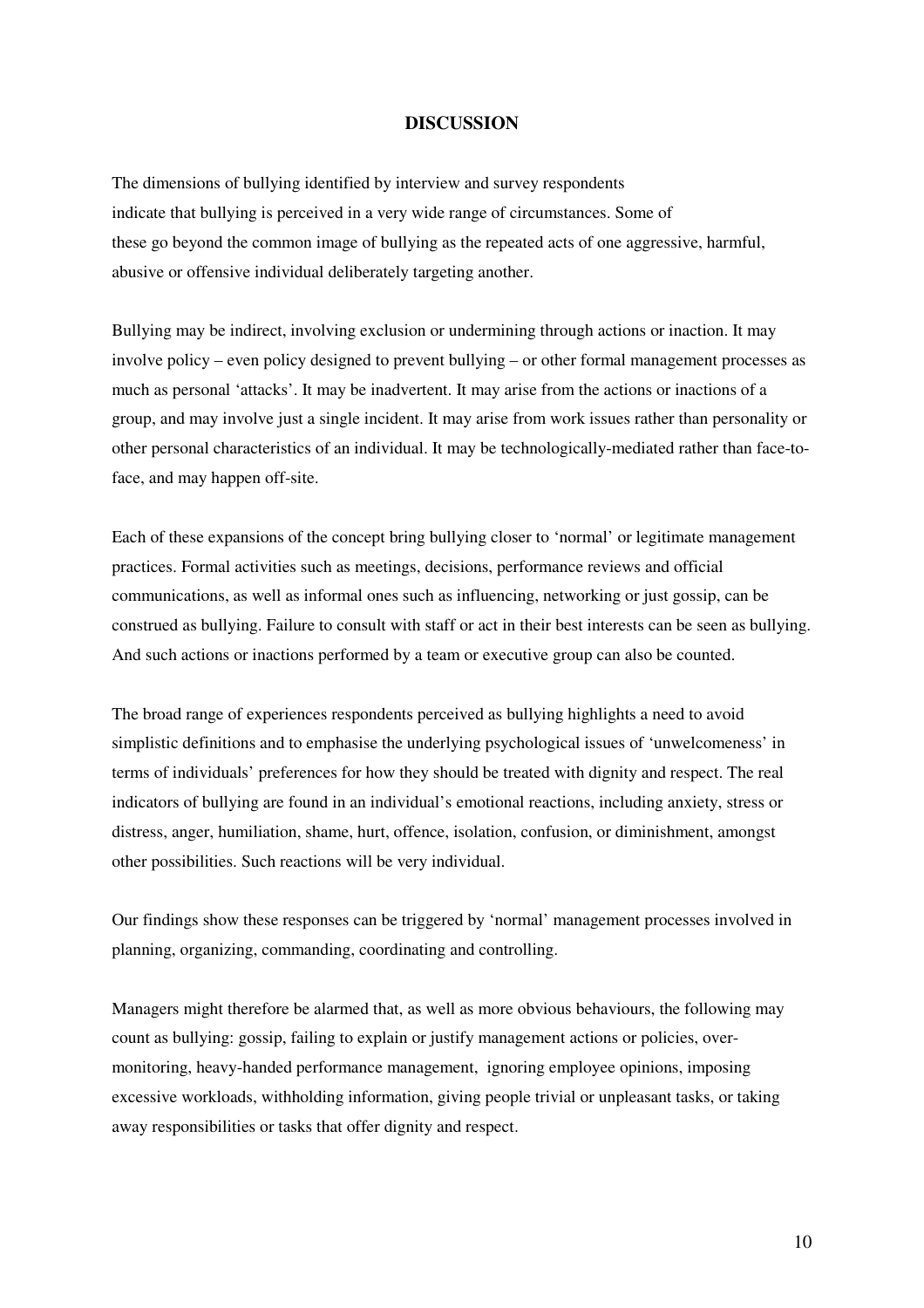Some might consider our subjective approach as 'going too far'. We do not say, of course, that such management actions or inactions are always bullying; it depends very much on *how* they are done.

The distinction between management and leadership has great relevance here, although there is not room to explore it. Leaders, especially those acting from modern paradigms of servant leadership (Greenleaf 2002), transformational leadership (Bass 1998) or authentic leadership (Gardner, Avolio & Walumbwa 2005), or from an 'emotionally intelligent' approach to influence (Goleman, Boyatzis & McKee 2002), may be less likely to act in ways perceived as bullying, or to foster it in others, at least as long as they acts in the employee's best interest, as they (employees) see it.

Perhaps education and informed dialog on the boundary between management and bullying, and the relation between both and leadership, would do more to reduce bullying than the common interventions of policy, training, and similar management activities. However, such discussions must themselves be respectful of employees' varying views of bullying: if conducted in a top-down, rulebased or normative way, such discussions might merely shift bullying into some of the more subtle forms observed here. Much management writing in the humanistic and clinical paradigms, and on the leadership paradigms noted above, offers guidelines for effective collaborative approaches to 'messy' problems like bullying.

On the other hand, the lack of a clear distinction between bullying and management, and the fundamental nature of competition and interpersonal influence in a market-based, politically-regulated economy invite consideration of when bullying might be a good business decision. The use of unwelcome and emotionally harmful 'influence' can be observed at times in international politics, in law enforcement, in medicine, and even in good parenting according to some. A manager or group facing a crisis and lacking alternatives. for example, may feel the safety of employees requires ignoring their concerns for personal dignity.

In our study, conducted in a context of considerable 'change' in the APS, respondents felt management justified much bullying by the perceived need to respond to crises, albeit crises of a more political or economic nature. The ethical issues created by conventional use of the words 'management' and 'bullying' in such contexts deserve greater public discussion.

Finally, the difficulty of drawing a line between bullying and acceptable management invites humility on the part of managers, employees and management teachers and researchers. The subjective approach of this paper suggests it is highly likely someone has perceived *our* actions as bullying, or will. Did we know, did we care; did we defend ourselves or inquire into the subjective worlds of the hurt?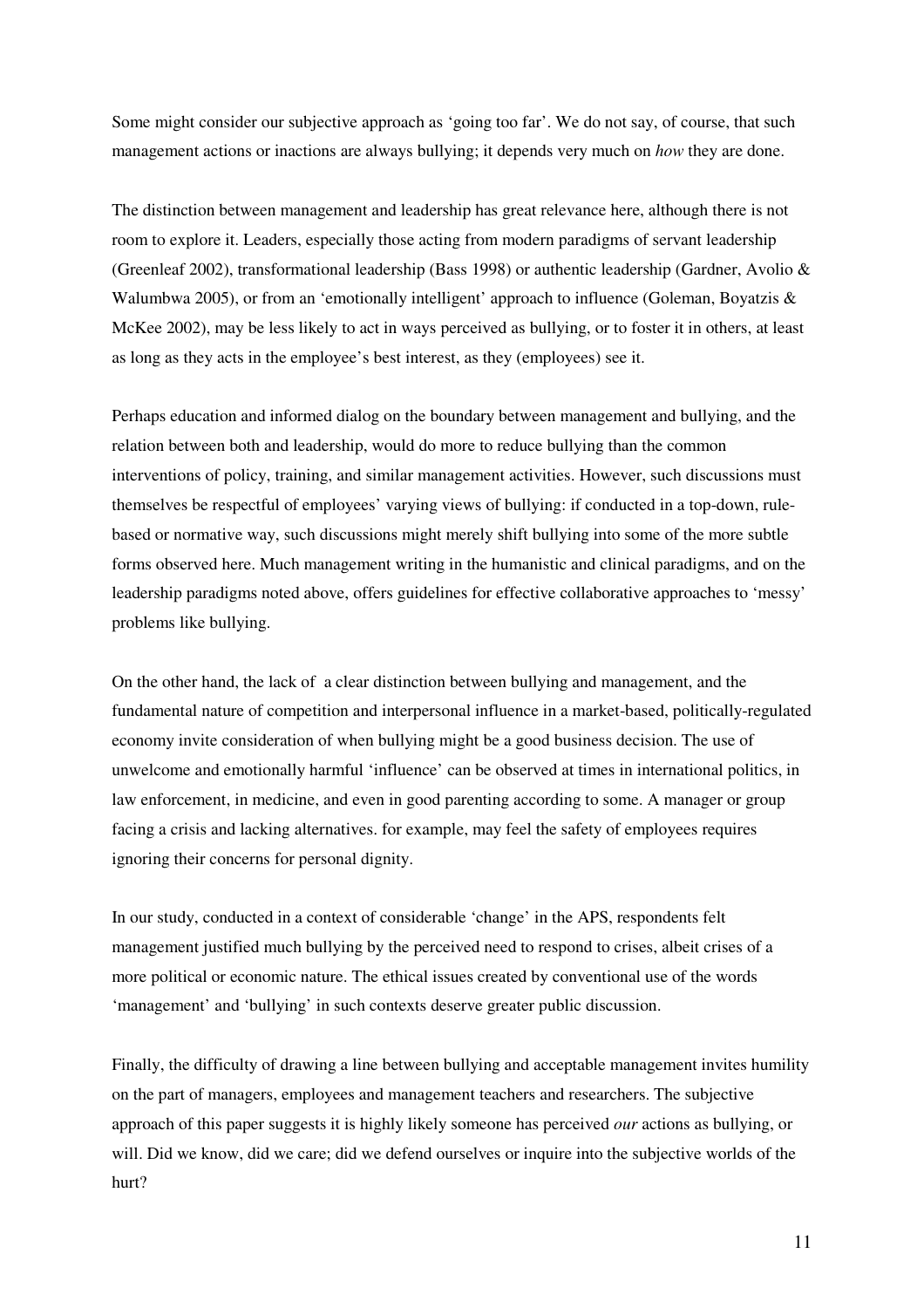As Hugh Mackay observed in a recent news commentary, "perhaps we should conduct regular 'bully checks' on our own behaviour. We might be shocked."

Perhaps there is a useful intervention for managers.

### **REFERENCES**

- Agervold M and Mikkelsen EG (2004) Relationships between bullying, psychosocial environment and individual stress reactions, *Work & Stress, 18(4):* 336-351.
- Bass BM (1998) *Transformational leadership: Industrial, military and educational impact,* Lawrence Erlbaum Associates, Mahwah, NJ.
- Einarsen S (1999) The nature and causes of bullying at work., *International journal of Manpower, 10*: 16-27.
- Einarsen S and Mikkelsen EG (2003) Individuals effects of exposure to bullying and work, in Einarsen S Hoel H Zaph D & Cooper C (Eds) *Bullying and emotional abuse in the workplace. International perspectives in research and practice,* Taylor & Francis, London.
- Fayol H (1987) *General and industrial management* (C. Storrs, Trans.), Pitman, London (Original work published 1916), I. Gray (Rev Ed), David S. Lake Publishers, Belmont, CA.
- Gardner W Avolio BJ and Walumbwa FO (2005) Authentic Leadership Theory and Practice, 3, Elsevier, Amsterdam.
- Goleman D Boyatzis RE and McKee, A (2002) *Primal leadership: Learning to lead with emotional intelligence,* Harvard Business School Press, Boston. Greenleaf RK (2002) *Servant leadership: A journey into the nature of legitimate power and greatness* (25th anniversary ed), Paulist Press, New York.
- Heames J and Harvey M (2006) Workplace bullying: A cross-level assessment, *Management Decision, 14(9)*: 1214-1230.
- Hutchinson M Vickers MH Jackson D and Wilkes L (2005) "I'm gonna do what I wanna do." Organizational change as a legitimized vehicle for bullies, *Health Care Management Review, 30(4)*: 331-336.
- Hoel H and Cooper C (2001) Origins of bullying: Theoretical frameworks for explaining workplace bullying, in N. Tehrani (Ed) *Building a culture of respect: Managing bullying at work* (pp. 3-20). Taylor & Francis, London.
- Human Rights and Equal Opportunity Commission (2004) *Sexual harassment in the workplace. A code of practice for employers,* HREOC.